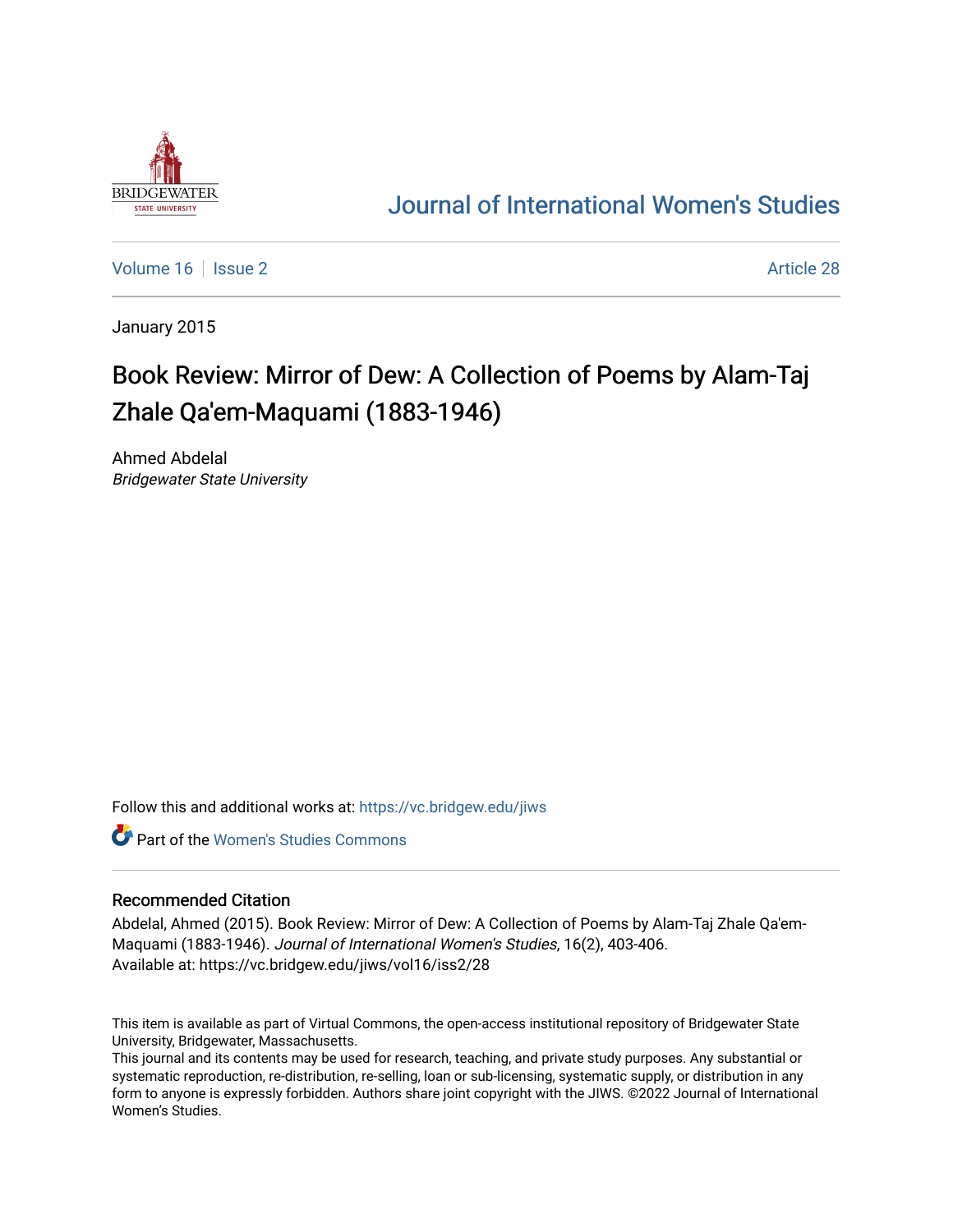#### Abdelal: Book Review

This journal and its contents may be used for research, teaching and private study purposes. Any substantial or systematic reproduction, re-distribution, re-selling, loan or sub-licensing, systematic supply or distribution in any form to anyone is expressly forbidden. ©2015 Journal of International Women's Studies.

**Mirror of Dew: A Collection of Poems by Alam-Taj Zhale Qa'em-Maquami (1883-1946)**  Translated with an introduction by Asghar Sayed-Ghorab, Ph.D. (Cambridge MA: Harvard University Press, 2014)

## Reviewed by Ahmed M. Abdelal<sup>1</sup>

Zhale Qa'em-Maquami's *Mirror of Dew* is a collection of poems that is apt to capture the reader's imagination with its vivid imagery and candor. For the English reader, the value of this work obviously does not lie in Persian poetic melody or rhythm, for these are undoubtedly lost in translation. Instead, the value of this collection lies in its historical and cultural value. It lies in its raw and unfiltered depiction of Iranian life and culture during an era of momentous transition not only in Iran but also around the world. This collection is an exploration of the human soul from all its angles; an attempt to comprehend existence from multiple perspectives.

The tone rises and descends, ebbs and flows to portray the fateful mixture of human emotions at times of great hardship and travail. The poems address topics that range from the mundane to the sublime, thus capturing the whole spectrum of emotional, sociopolitical, and religious nuances of day-to-day life in a society that still yearned for its ancient days of glory, when Persia was a super power. The tone of many the poems is reminiscent of the of works of literary giants like Omar Al-khayyam, T.S. Eliot, and Gertrude Stein, which leaves us to wonder as to how much Zhale was familiar with their works. Like these poets, Zhale boldly voices questions of self-searching, and questions about existence and unfulfilled desires. She clearly uses poetry as a form of personal memoir, as means for externalizing deep-rooted feelings of what she perceived as injustice and hypocrisy in a society full of conflicting ideologies. The poems document key events and calamities that shaped her life, as well as her inner and physical reactions to them.

This collection is an intimate record of a multi-layered and multifaceted perspective shaped by an unfortunate life full of losses, suffering, mental anguish, and hopeless longing for love. In these poems, Zhale opens for us a unique window through time allowing us to peer into the personal life of an Iranian teenage girl who was given in marriage to a man almost three times her age. We see her as she transitions from one stage of life to the next. We see here as a beautiful, exuberant, well-educated, and proud young woman growing up in wealth and comfort. We see her as she survives great losses and hardships, and as she is gradually diminished into a poor widow tormented by memories of the past and deep sorrow for an unfulfilled life. We hear her defiant voice condemning the many injustices and contradictions of her society: a society where females were marginalized and males ruled supreme.

As the translator points out, Zhale did not write her poems to be published. The poems were later discovered and published posthumously by Zhale's son, who was also a poet. Therefore, these poems are neither dated nor follow a clear chronological order. One wonders, if she had intended to publish these poems, what would she have left out, and what would she have kept in the collection?

According to the translator's introduction, Zhale got married at the tender age of 15 to a man who was in his early forties. She came to loathe her husband for his lack of compassion,

 $\overline{\phantom{a}}$ 

403

<sup>&</sup>lt;sup>1</sup> Department of Communication Sciences & Disorders, Bridgewater State University.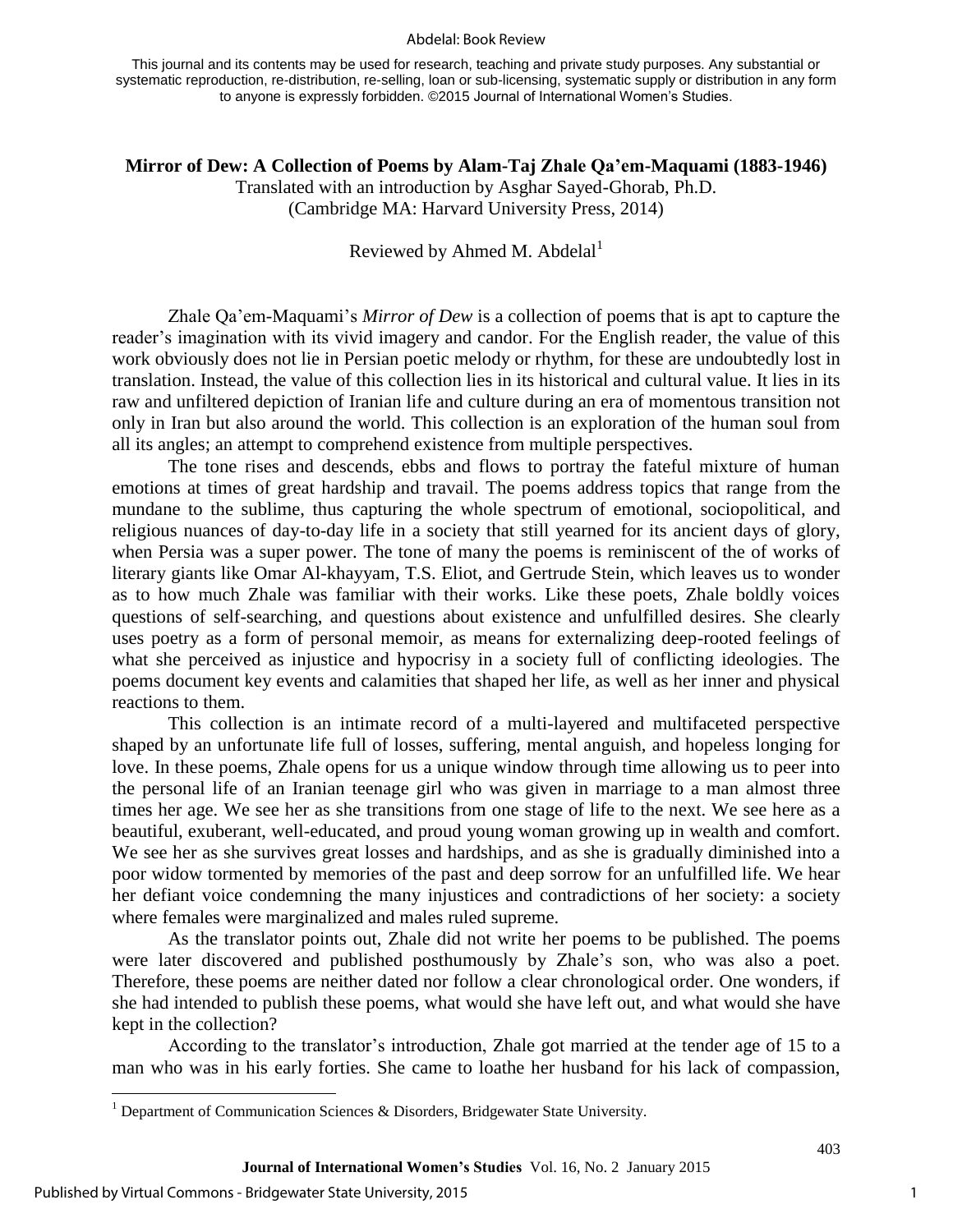opinions and how he treated her. At the tender age of 16 both her parents died within months of each other. In the same year she gave birth to a son. Later she got pregnant with her second child, who she lost at the age of four months. She documents her sorrow for getting pregnant again in *To Unborn Child* (p. 67), and laments the same child in *On Child's Death* (p. 73). The marriage only lasted 3-4 years. It ended with separation, whereby the husband took custody of their son. Zhale moved to her parents' house to live with her brother, an alcoholic and drug addict who ended up completely squandering the family's wealth. When her only surviving son, Pezhman, reached twenty seven years of age he reunited with her. These events clearly influenced the themes of the poems and serve as part of their context.

The most prominent theme in Zhale's poetry pertains to the role of women and men in Iran and in the world. She presents herself as the advocate for all females in an era when women were dominated and marginalized by men not only in the Middle East but also throughout the world. At the time Zhale was attending elementary school women could not vote anywhere in the world. The first country to grant women the right to vote was New Zealand, which it did in 1893 [\(www.gwu.org\)](http://www.gwu.org/). American women voted for the first time in 1920. In Britain women were first granted partial voting rights in 1918, to gain full equality with men a decade later [\(www.parliament.uk\)](http://www.parliament.uk/). Zhale did not live to see this happening in her country, as Iranian women began voting in 1962. Thus, her suffering and unfortunate story was undoubtedly shared by millions of women in Europe, America, and elsewhere in the world.

Zhale's poems clearly show that she had some background about the conditions of women in Europe. This is expected, because at that time the British Empire was at its zenith, and Europe was in control of nearly all Muslim countries. While encouraged by the advancements women were making in Europe and wishing to see Iranians living like Europeans, Zhale made it clear that what women in Iran lacked was equality and "dignity," not sexual freedom or religious descent:

I will not see those days when the rule of law prevails, but my equals will witness that day. A breeze is blowing from the land of the living [i.e., Europe] to this land, giving my limbs new life. The Western melody of women's freedom will reach the East but my place will be empty…. Oh light of the eyes, O girls! The future's in your hands. … Be chaste, seek nothing from freedom but dignity. Do not tread the path of the dark ones, O my bright Venus! (p. 175)

In order to fully understand Zhale's poetry, the reader must possess at least a basic understanding of the religious and historical realities that shaped the Iranian society, especially during the turn of the nineteenth century and the first half of the twentieth century. The reader must place these poems within their historical, cultural and religious contexts. To do so, he/she has to understand the sociopolitical realities that were shaping the world during Zhale's days. It is also essential, especially for the Western reader, to gain an *accurate* understanding of marriage and women's rights in Islam. The word "accurate" is emphasized here, because of the abundance of gross distortions and false claims propagated in Western societies, either due to Islamophobia or lack of knowledge.

404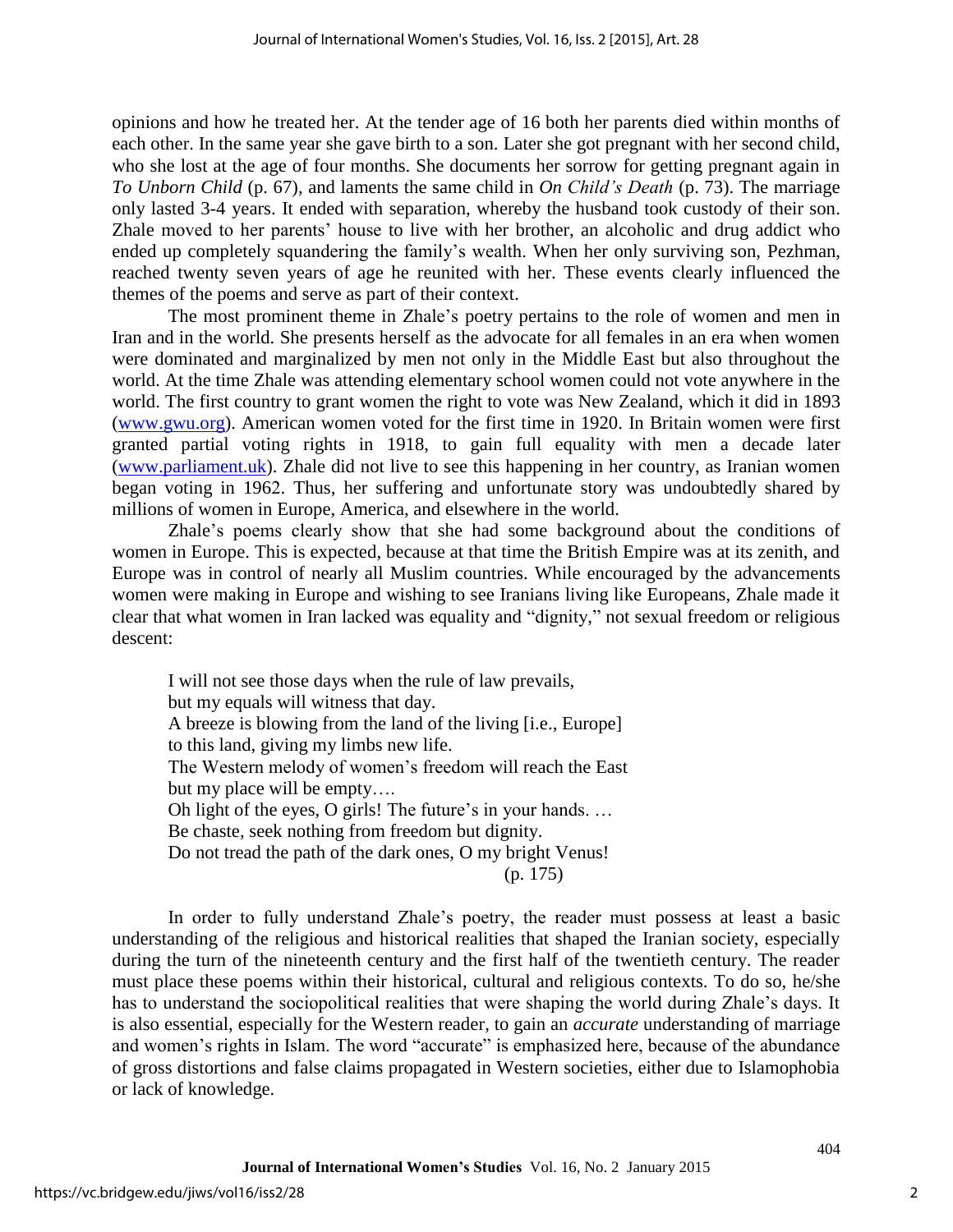The Quran and the sayings of Prophet Muhammad (the ultimate authorities in Islam) have unambiguously, and at a great length, specified and detailed women's rights in a manner unprecedented in human history. While gender issues are covered throughout the Quran, suras (i.e., parts) number 4, 24, 65, and 66 are almost exclusively dedicated to women's rights. An English translation of the meaning of the Quran can be accessed at [www.quran.com.](http://www.quran.com/) The following site also provides an accurate, in-depth and well-documented coverage of women's rights in Islam: [http://www.islamswomen.com/articles/status\\_of\\_women\\_in\\_islam.php](http://www.islamswomen.com/articles/status_of_women_in_islam.php)

Zhale's poetry depicts an individual with deep faith and a fairly good understanding of her religion. In her poems she condemns those Muslims who make claims about women in the name of Islam, when they themselves either know nothing of it or are not putting what they know to practice. Zhale indirectly teaches us an important practical lesson: she clearly distinguishes between the religion and the individuals who practice it. The problem for her is not the religious teachings themselves: it is the behavior of men who claim to know and live by the religion. While this view is explicitly expressed in many of the poems, it is most elaborately voiced in *The Rights of Men and Women*, where she explains:

These rights, which are distinct from religion, are only for me

yet our religion is now in the hands of powerful controlling men

This heavenly Book [the Quran] is yours; shame on you!

Here you are, and this is the Islamic tradition; where can I find what you are saying? Did God ever sign the license of injustice?

Did the Prophet [Prophet Muhammad] ever want the race of women to be so wretched? during the Prophet's life, he put paradise under the feet of women [reference to Prophet Muhammad's saying: Paradise lies beneath a mother's feet," meaning that if a person wants to please God, he/she must obey and please his/her mother]

By this, he took something away from the race of men

So long as the Prophet lived, he considered men and women equals.

Ah! Many rights that he gave to women are now trampled upon.

Even our divorce is in your hands, but if you know something of religion,

you know, such as divorce is annulled by the Essence of God. (p. 86-87)

At times, Zhale voices out her despair and even anger that God does not listen to any of the many prayers she made to Him to extract her from her miseries. However, she remains faithful to the very end. As a matter of fact, her faith seems even stronger in some of the later poems. Thus, Zhale's problem is not with her faith, but rather with the men who she saw as misrepresenting the faith and trying to subjugate women in the name of Islam.

Despite her bitter experience with marriage, Zhale does not minimize the sanctity of marriage as an institution. Instead, she condemns marriages that are said to be Islamic/Shariabased when in reality they are far from it. In the *Depiction of Existence* she bemoans the society's lack of observance of Sharia-based marriage laws: "Sharia-based marriage, in this heretical age, do you know what it is?" (p. 61). She also speaks against temporary marriages (which are illegal according to mainstream Islam).

Her perspective on what an exemplary man and husband should be is undoubtedly a reflection of the views of her society in those days. This, for better or worse, remains to be the predominant perspective in the Middle East. In *A Fitting Husband* she outlines the following characteristics: pleasant, loving, friendly, polite and ambitious man who is strong and healthy.